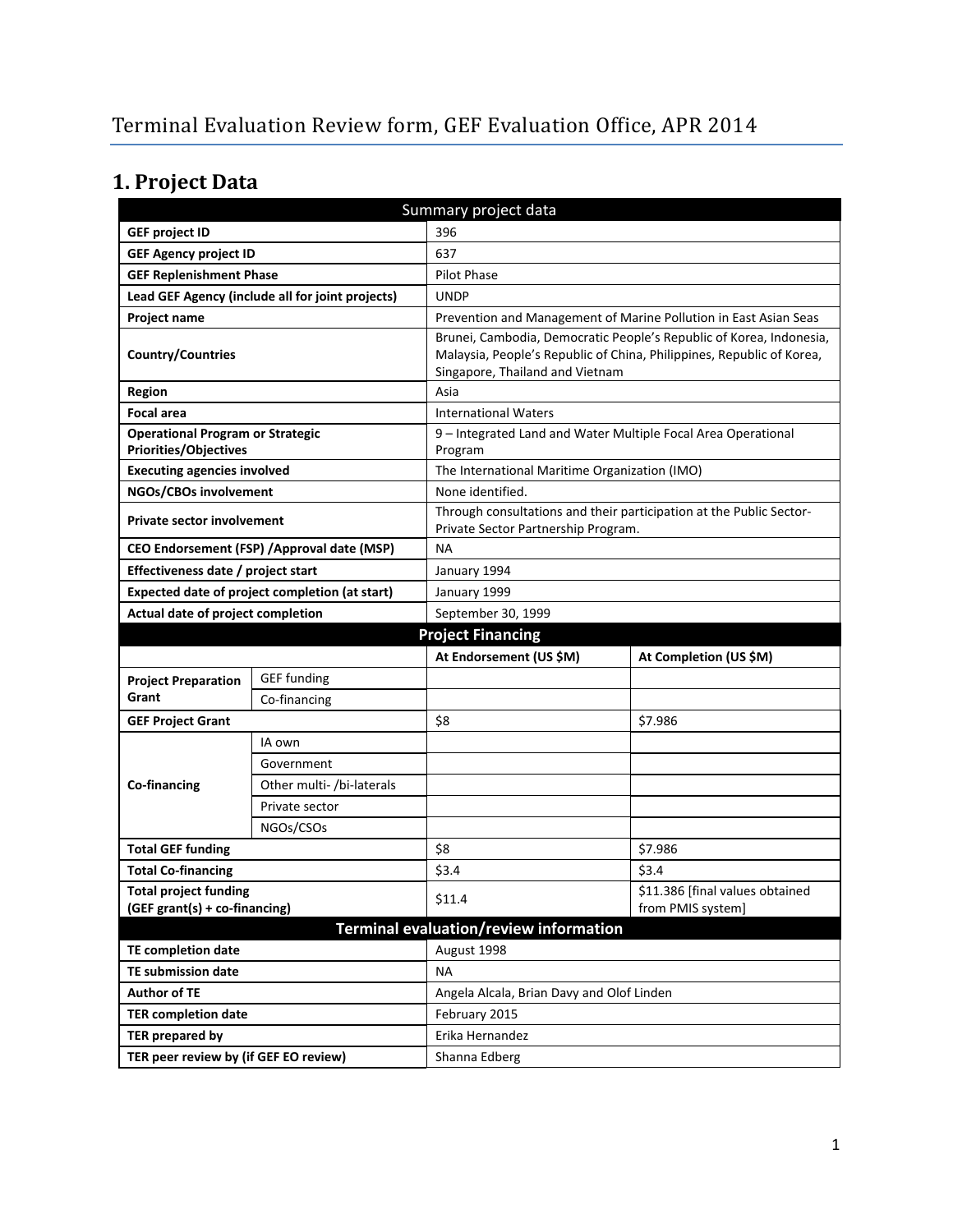#### **2. Summary of Project Ratings**

| <b>Criteria</b>                                  | <b>Final PIR</b> | <b>IA Terminal</b><br><b>Evaluation</b> | <b>IA Evaluation</b><br><b>Office Review</b> | <b>GEF EO Review</b> |
|--------------------------------------------------|------------------|-----------------------------------------|----------------------------------------------|----------------------|
| <b>Project Outcomes</b>                          | <b>NA</b>        | <b>NA</b>                               | ΝA                                           | MS                   |
| <b>Sustainability of Outcomes</b>                | <b>NA</b>        | <b>NA</b>                               | ΝA                                           | ΜU                   |
| <b>M&amp;E Design</b>                            | <b>NA</b>        | ΝA                                      | ΝA                                           | <b>MS</b>            |
| <b>M&amp;E</b> Implementation                    | <b>NA</b>        | <b>NA</b>                               | <b>NA</b>                                    | UA                   |
| <b>Quality of Implementation</b>                 | <b>NA</b>        | <b>NA</b>                               | <b>NA</b>                                    | UA                   |
| <b>Quality of Execution</b>                      | <b>NA</b>        | <b>NA</b>                               | ΝA                                           |                      |
| <b>Quality of the Terminal Evaluation Report</b> | ΝA               | ΝA                                      | NΑ                                           | MS                   |

## **3. Project Objectives**

3.1 Global Environmental Objectives of the project:

The Global Environmental Objectives of this project, as stated in the Project Document (PD), are "contribution to the protection of marine and coastal biodiversity on a global scale, and in the East Asian Seas region in particular, and development of replicable models for regional marine and coastal biodiversity protection within the context of sustainable development". It will accomplish this by focusing on the problem of marine pollution, which PD states is a significant and growing threat to regional marine biodiversity, due to increasing population and economic activities. As stated on the IW Learn site, "*Diversification and intensification of economic activities to meet growing demands for food, employment, and shelter have placed tremendous pressures on coastal and adjacent marine environments. As a result, the coastal waters of the region have become contaminated by untreated sewage, industrial effluents, oils, pesticides, and hazardous wastes from land- and sea-based activities*" (IW Learn, http://iwlearn.net/iw-projects/396). The principal constraints to addressing marine pollution problems in the East Asian Seas, and which the project seeks to address, include "insufficient political determination to implement and enforce existing regulations; lack of trained personnel at the policy, planning, and management levels; the absence of integration, coordination, and cooperation between agencies and governments; and insufficient funds or economic justification for investment in appropriate technologies and other feasible means to control pollution" [PD, pg 7].

3.2 Development Objectives of the project:

As Development Objectives, the PD identifies four Immediate Objectives that are outlined below. The PD states that the project will launch 2 integrated coastal management demonstration programs: one in Xiamen, China and another one in Batangas Bay, Philippines. It will also provide coastal management assistance to the littoral states of the Malacca Straits, and will focus on risk management, requiring the identification of vulnerable sources of pollution, the probability of accidental events and the identification of vulnerable resources [p. 11, PD]. The Immediate Objectives by which project goals will be achieved are:

**1)** *Immediate Objective 1. To strengthen the regional capability to manage marine pollution through demonstration of integrated coastal zone management and pollution risk management*.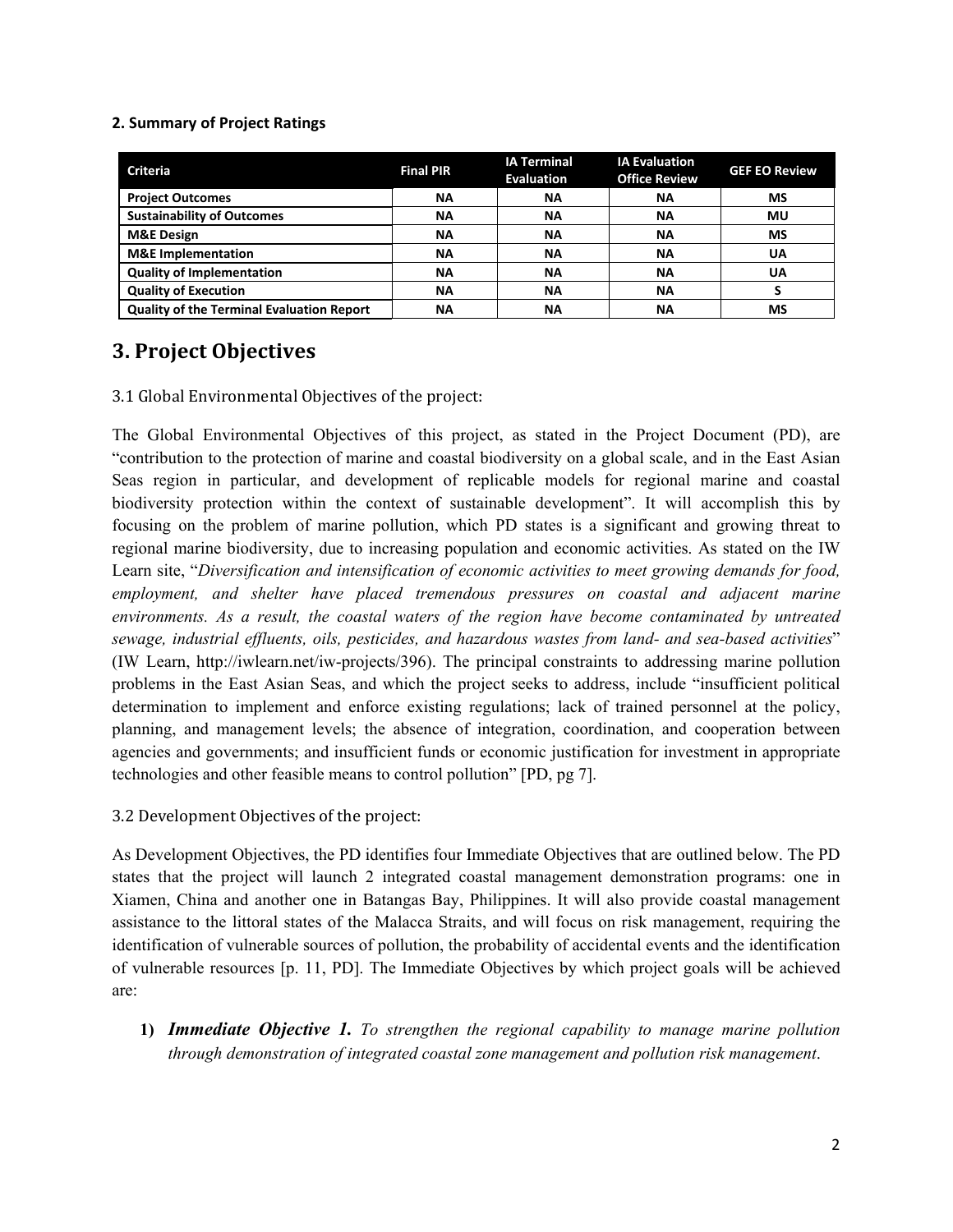By the end of the program, each participating country will have established a planning framework and a mechanism for marine pollution mitigation through the application of the integrated coastal planning and management approach. Some of the strategies include developing a coast environmental profile, relevant government policies, strategic management activities, monitoring programs to track changes in marine pollution management and training programs in marine pollution prevention. The project will work in the following demonstration sites:

- **Demonstration Site 1 Xiamen. China. Demonstration Site 2 Batangas, Philippines. Demonstration Site 3 – Malacca Strait.**
- **2)** *Immediate Objective 2. To develop a regional marine pollution monitoring and information management network.*
- **3)** *Immediate Objective 3. To strengthen the regional capability to implement international conventions relating to the protection of the marine environment.*
- **4)** *Immediate Objective 4. To develop and initiate a menu of sustainable financing mechanisms for the successful completion of the long-term activities beyond the life of the program.*

3.3 Were there any **changes** in the Global Environmental Objectives, Development Objectives, or other activities during implementation?

As per the TE, Global Environmental Objectives, Development Objectives and other activities did not undergo changes. However, some specific activities experienced changes without affective immediate objectives.

# **4. GEF EO assessment of Outcomes and Sustainability**

Please refer to the GEF Terminal Evaluation Review Guidelines for detail on the criteria for ratings.

Relevance can receive either a Satisfactory or Unsatisfactory rating. For Effectiveness and Cost efficiency, a six point rating scale is used (Highly Satisfactory to Highly Unsatisfactory), or Unable to Assess. Sustainability ratings are assessed on a four-point scale: Likely=no or negligible risk; Moderately Likely=low risk; Moderately Unlikely=substantial risks; Unlikely=high risk. In assessing a Sustainability rating please note if, and to what degree, sustainability of project outcomes is threatened by financial, sociopolitical, institutional/governance, or environmental factors.

Please justify ratings in the space below each box.

| Rating: Satisfactory<br>4.1 Relevance |  |
|---------------------------------------|--|
|---------------------------------------|--|

The TE does not give a rating for this section. The project is relevant to both the GEF and to participating countries, as well as for the International Maritime Organization (IMO). As a result, this TER rates Relevance as *satisfactory*. For China, the project complements activities seeking to promote the maintenance of good water quality and improvement in the near shore and specific deteriorating areas, given the many pollution problems related to domestic sewage and solid wastes [Annex V, PD]. The local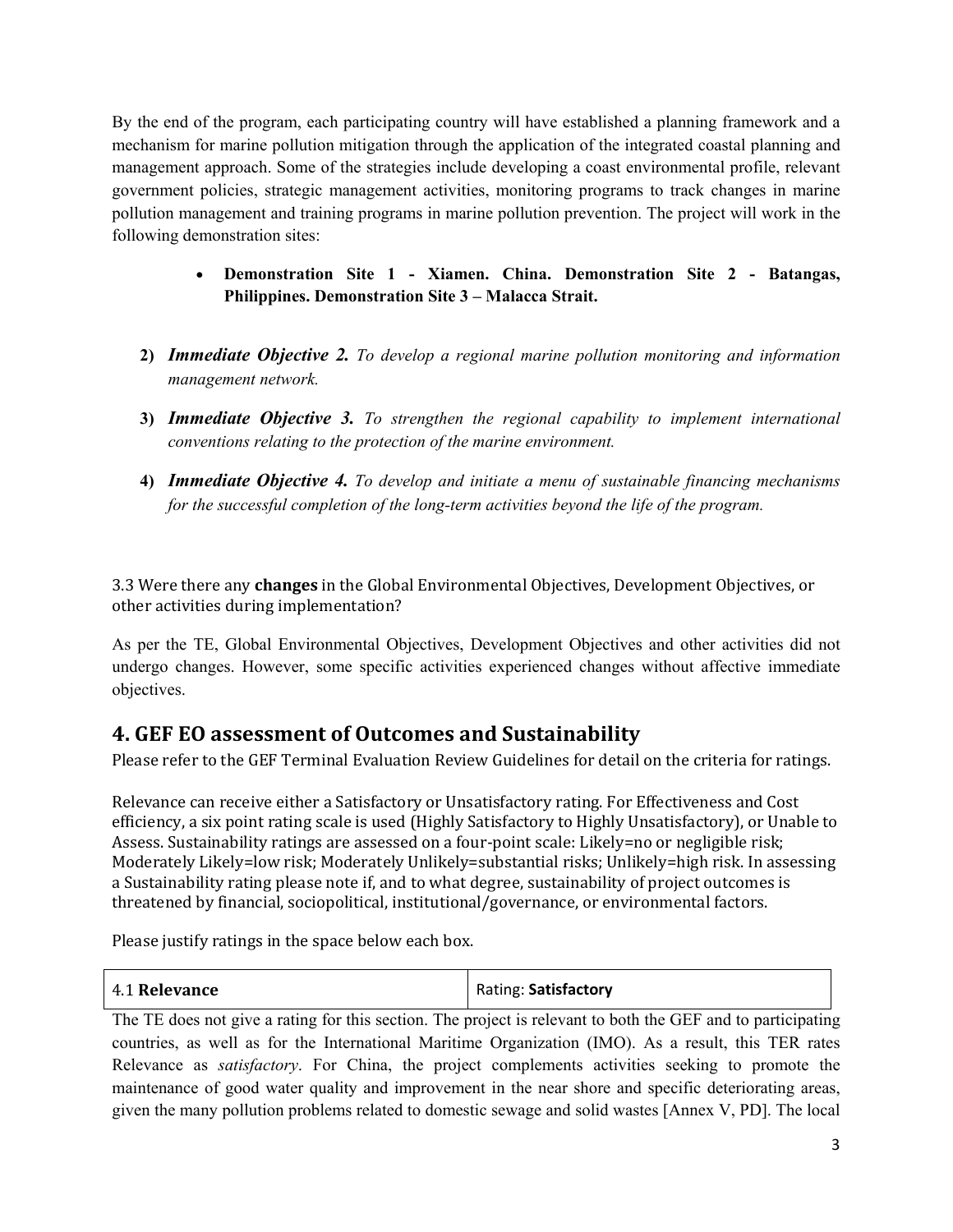government has undertaken environmental management initiatives to reduce the marine pollution program, such as the development of a database containing projections of population growth and pollution until 2015. For the Philippines, relevance is seen in the need of preventing pollution threats given its high population growth rate as well as expansion of oil refineries. Specifically, the project hopes to demonstrate that effective management of environmental problems can leverage significant cofinancing and that GEF strategies can be replicated, considerably contribute to the global reduction of pollution. This program is relevant for the IMO in that international conventions relating to maritime safety and marine pollution prevention are initiated and monitored by this organization. Relevance for IMO is noted in its active participation in the development of all UNEP Regional Seas Programs, such as the East Asian Seas [p. 15, PD]. For the GEF, the project's objectives are consistent with GEF Operational Program 9 – Integrated Land and Water Multiple Focal Area Operational Program, consisting in the reduction of environmental stresses on coastal and offshore waters shared by two or more countries. A key emphasis of the GEF is demonstration of innovative, cost-efficient, and effective approaches. With an effective management of environmental problems, this project seeks to lever large co-financing amounts so that the strategic approaches funded by the GEF can be replicated elsewhere [p. 2, PD].

| <b>4.2 Effectiveness</b> | Rating: Moderately Satisfactory |
|--------------------------|---------------------------------|
|--------------------------|---------------------------------|

The TE does not rate the project's effectiveness. This TER assesses a rating of *moderately satisfactory* based on information presented in the TE narrative. Although some activities pertaining to the demonstration sites were modified, the Mid-Term Review shows that the activities underwent minor changes. This TER found that most of the activities were achieved. Although marine pollution monitoring and information management was carried out, high quality data is not yet available nor is regional data sharing present. As per Immediate Objective 4, all financial activities are targeted to end in 1998 but the establishment private-public sector partnerships is being challenged due to the 1997 financial crisis. The TE states the extent to which expected project activities were completed, [p. 14-16, TE] as well as completed outputs per demonstration project [p. 17-18, TE].

Progress along each of the Immediate Objectives defined in the PD is detailed further below:

*Immediate Objective 1. To strengthen the regional capability to manage marine pollution through demonstration of integrated coastal zone management and pollution risk management. (Moderately Satisfactory)*

- (a) Demonstration Site 1 Xiamen, China. According to the TE, three out of four activities have been completed. Monitoring and assessment is not yet finished but it is due in January 1999. The TE mentions that activities like the establishment of a planning and coordination mechanism and the institutionalization of a planning and coordination office are also expected to be finished by January 1999. Thus, suggesting that this last activity has advanced but its amount of completion is unknown [p. 17, TE].
- *(b)* Demonstration Site 2 Batangas Bay, Philippines. This demonstration comprises four activities. PG-ENRO has been established and should begin to implement the monitoring program through using outputs already attained such as the Environmental Management Atlas of Batangas Region, the new control "laboratory" and the trained local people. As per the TE, participation of community organizations had not yet happened [p. 17, TE].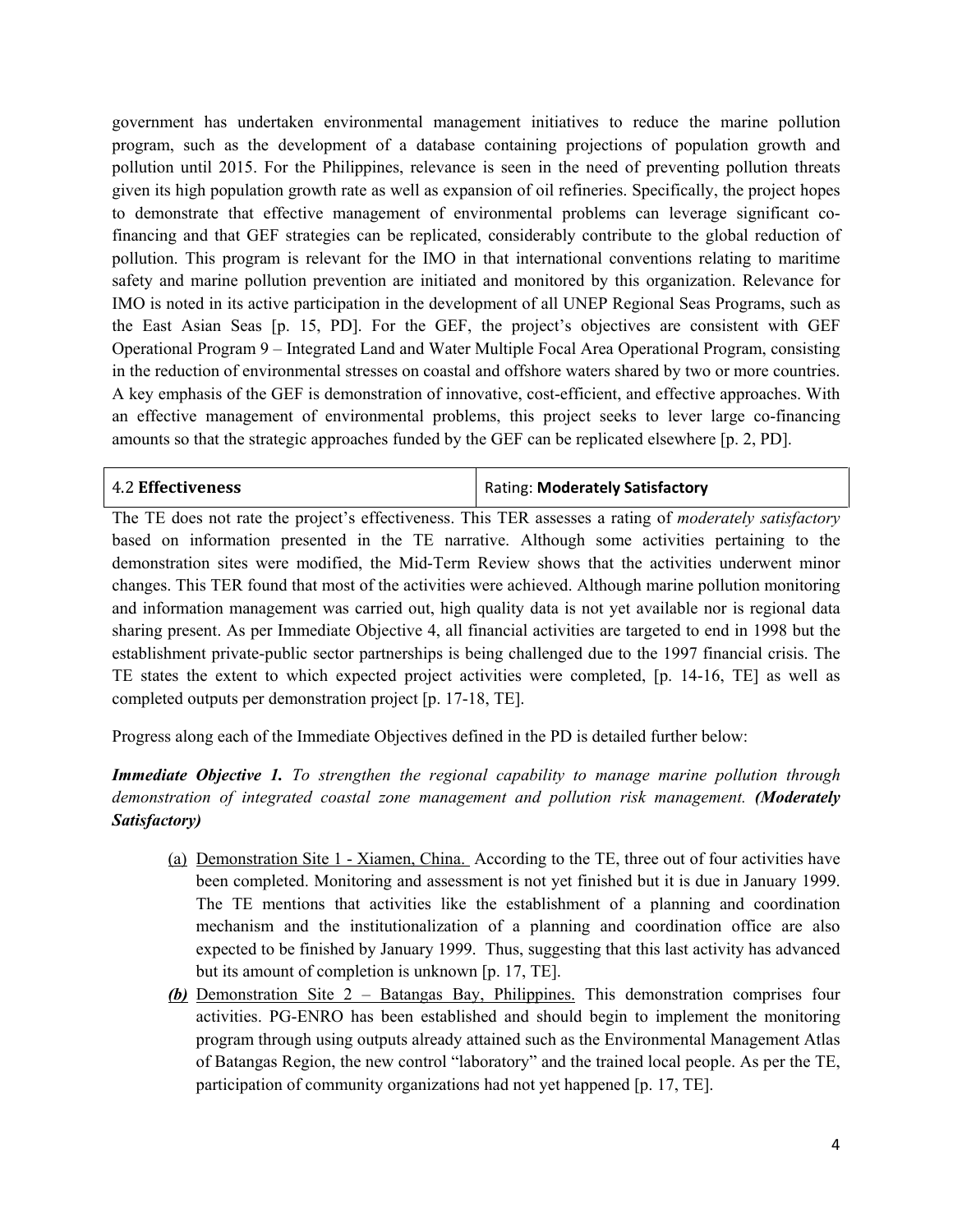*(c)* Demonstration Site 3 – Malacca Straits. This demonstration comprises six activities. Outputs in the form of CDs and reports are expected to be completed before December 1998. Some of them consist on economic valuation of resources, cost-benefit analysis of marine pollution management intervention, environmental atlas and strategies for marine pollution management [p. 17, TE]. (The TE considers that the date of accomplishment for this tier is reasonable given the amount of coordination required.)

*Immediate Objective 2. Develop a regional marine pollution monitoring and information management network (Moderately Satisfactory)*

Marine Pollution Monitoring and Information Management. The TE mentions that monitoring of marine pollution and information management are to be carried out locally and regionally. Locally, monitoring teams should be trained and awareness on monitoring for management marine pollution should be carried out. Regionally, there should be a regional marine pollution information exchange, networking and intercalibration of methods [p. 17, TE]. The TE states that pollution monitoring was operational and used for making management decisions in the project's demonstration sites. In addition, "The database development and intercalibration activities both nationally and regionally have made important progress in improving the quantity and partly the quality of the available data. However, more effort is required to produce cost-effective high quality data sets focused on specific management goals" [p.5, TE]. There is progress on regional pollution monitoring, "but regional sharing of data is still somewhat problematic for some participating countries" [p.5, TE]. The TE does not provide details for these claims.

*Immediate Objective 3. To strengthen the regional capability to implement international conventions relating to the protection of the marine environment. (Satisfactory)*

International Conventions. This section focuses on creating guidelines for a model coastal policy and a model national coastal management act, while facilitating national legislation for implementation of international conventions, and training personnel to implement legislation. The TE states that "several countries have now ratified an increasing number of conventions based on the guidance of the programme…In addition, the programme has played an important role in assisting legal staff in the participating countries in the process of national legislation review including preparation of national guidelines on model legislation" [p. 5, TE]. Marine pollution related International Conventions in the East Asian Seas have been ratified by 64 countries in 1997, which is almost double the number of ratifications in 1994 [p. 23, TE].

*Immediate Objective 4. To develop and initiate a menu of sustainable financing mechanisms for the successful completion of the long-term activities beyond the life of the program. (Moderately Satisfactory)*

Sustainable Financing. Some of the activities here include mobilizing in-country and external financial resources for marine pollution management. This has been done through establishing partnerships with between the private and public sector. The TE reports problems related to the financial crisis and hopes that, in spite of this, institutions will still grand support. These activities are expected to be completed by the end of 1998 [p. 18, TE].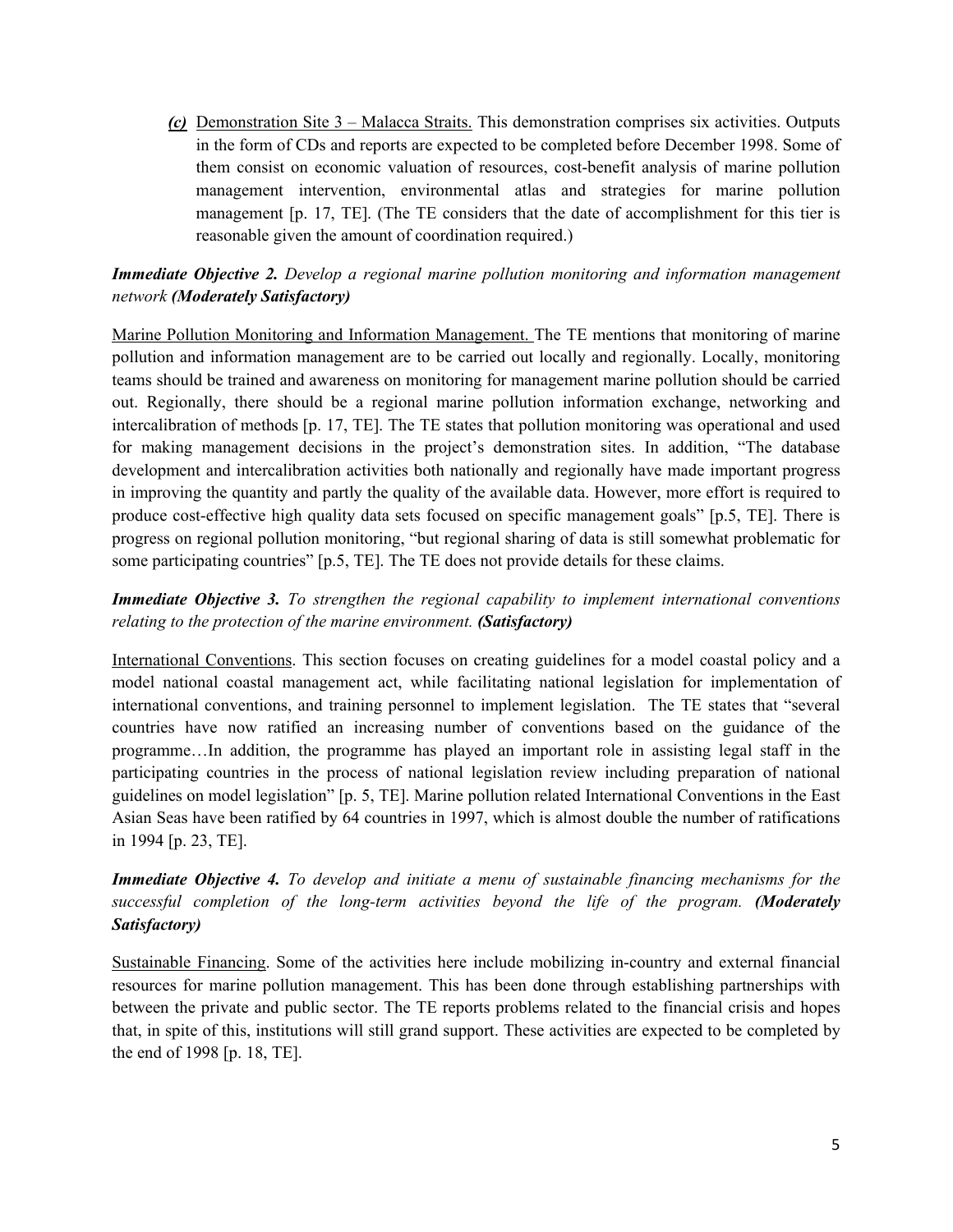| 4.3 Efficiency | Rating: Satisfactory |
|----------------|----------------------|
|----------------|----------------------|

The TE does not give a rating for the program's effectiveness. This TER rates its efficiency as *Satisfactory* based on the fact that many activities are still ongoing and are expected to be finished four months after the submission of the Terminal Evaluation. (The completion of most activities are expected by the end of December 1998.) However, an extension was requested during the Technical Session of the Fourth Program Steering Committee<sup>[1](#page-5-0)</sup> (PSC) Meeting in December of 1997. The purpose was to enable the conduct of an international conference, to be able to complete technical reports and to disseminate the results from the program [p. 10, TE]. The original deadline was January 1999 and a six-month extension was granted (June 30, 1999). Activities specified to be completed in 1998 seem to be on schedule [p. 6, TE]. The financial delivery also has been disbursed timely as total financial delivery as of June, 1998 was 80% [p. 6, TE]. The TE considers that the date of accomplishment of the demonstration sites is reasonable given the amount of coordination required [p. 17, TE]. Xiamen and Batangas sites have taken advantage of local human resources and the participation of stakeholders has contributed in improving the costeffectiveness of the program (expenses have been reduced by minimizing the hiring of consultants) [p. 19, TE]. According to the TE, the program has been effective in using financial resources by keeping staffing lean, constituting 20.5% of the budget while 79.5% is attributed to operations. The program has also worked in leveraging financial resources from other in-country and external contributors for specific projects and activities [p. 22, TE]. Moreover, perhaps as a result of keeping costs low, the TE observed that "almost all of the project staff were overloaded and overworked" [p. 34, TE].

 $\overline{\phantom{a}}$ 

4.4 **Sustainability** Rating: **Moderately Unlikely**

The TE does not provide a rating for sustainability of project outcomes. This TER assesses a rating of *Unlikely*. The TE identifies threats to sustainability in the dimensions of financial resources, sociopolitical sustainability and institutional framework and governance, but no evidence is provided on environmental sustainability. Principle risks to sustainability include the Asian financial crisis, uncertainty over future financial revenues, and uncertainty over future political support.

Risks to the sustainability of project outcomes is further assessed along the following four dimensions:

• **Financial Resources. (Moderately Unlikely)** TE states that financial sustainability could be feasible given that public-private sector partnerships can help in garnishing revenues for marine pollution control and management [p. 26, TE]. However, given the financial crisis this is most likely not to happen because businesses are likely to be more concerned with weathering the financial crisis than in allocating funds to supplementary projects. TE states that the financial support for continuing activities at the Batangas site is uncertain. Support from the local government in the future will probably not be enough, as per the TE [p. 4, TE]. In addition, as the monitoring program has not yet been implemented here, additional funds are likely to be required. For the Malacca demonstration project, sustainability is more likely given that investment opportunities are being identified as well as public-private sector partnerships and local government economic instruments [p. 21, TE].

<span id="page-5-0"></span> $1$  The PSC was composed of participating country representatives, the UNDP and the IMO.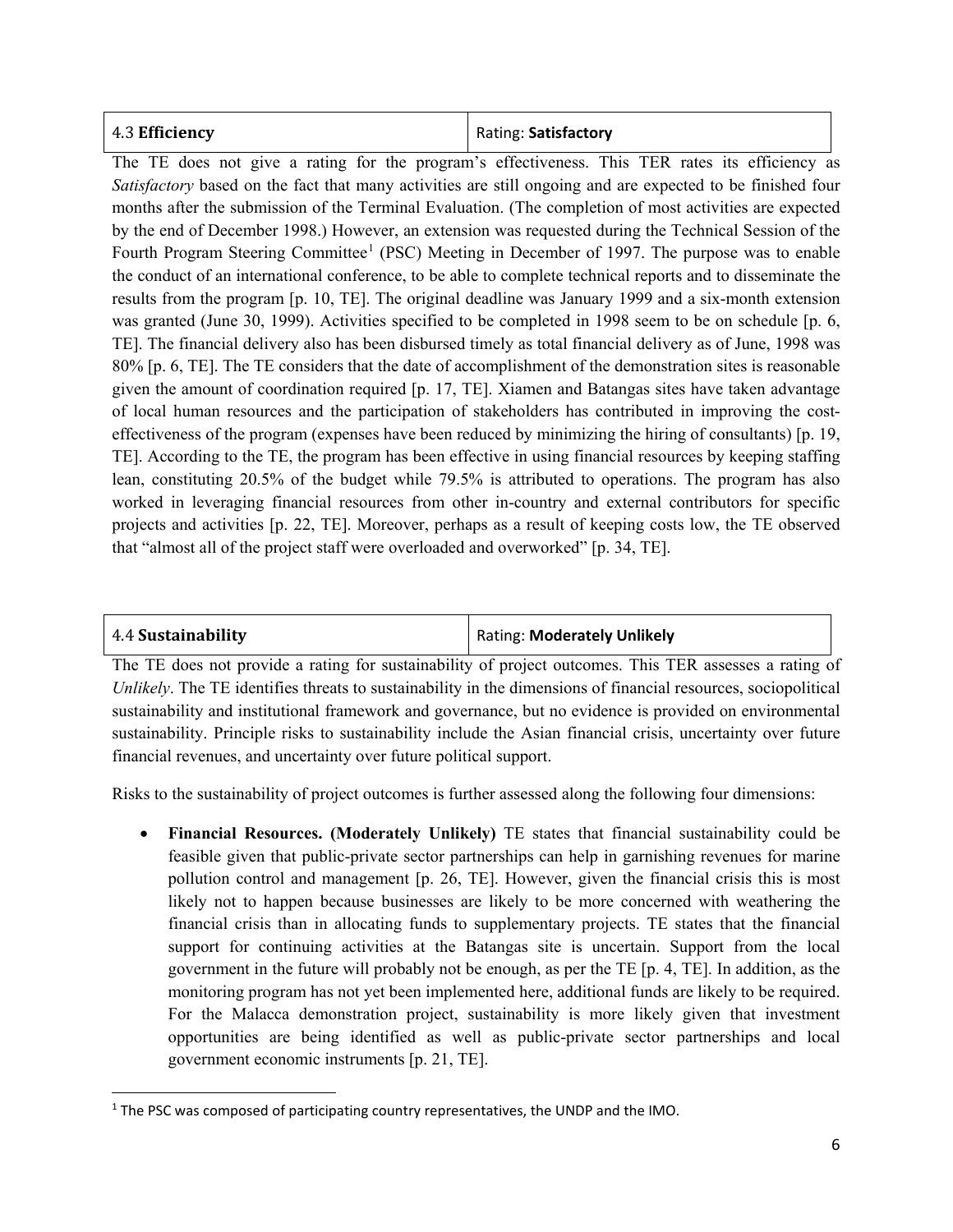- **Sociopolitical sustainability. (Likely)** The TE states that long-term sustainability should be possible in the future given that the Xiamen and Batangas project demonstration sites received a strong political support by the local government leaders, which should ensure their long-term sustainability [p. 4, TE]. Political support for Malacca Straits is not mentioned. Several collaborative relationships that have been set should help in the sociopolitical sustainability. Some of these relationships are with: the Coastal Management Center (CMC), WAST on integrated waste management program in Batangas, World Conservation Monitoring Centers (WCMC) on Malacca Straits database, International Petroleum Industry Conservation Association (IPIECA) on linkage with oil industry and preparation of a document on impacts of oil on fisheries, World Wildlife Fund (WWF) on sustainable financing, Foundation for the Philippine Environment (FPE) and the Philippine Business for the Environment (PBE) on issues such as waste exchange programs [p. 31, TE].
- **Institutional framework and governance. (Moderately Likely)** Institutional sustainability is likely given that there have been more than 30 ratifications of Memoranda of Understanding (MoUs) and Memoranda of Agreements (MoAs) to "implement specific projects or activities with short duration" (their specific topics are not defined) [p. 34, TE]. As a follow-on phase to MoA, creating the proposed Regional Mechanism would make governments commit to implement provisions in the international conventions ratified by them [p. 33, TE]. Marine pollution related International Conventions in the East Asian Seas have been ratified by 64 countries in 1997, which is almost double the number of ratifications in 1994 [p. 23, TE]. Other mechanisms that could support institutional sustainability are the establishment of the marine management and coordination office at Xiamen and Batangas as well as the linkages with educational institutions [p. 26, TE]. However, the ongoing financial crisis may divert attention to this environmental program towards other more immediate institutional priorities.
- **Environmental sustainability. (Unable to Assess)** In Batangas, Philippines, the private sector in has made great efforts in developing promising "modular initiatives" for treatment of some of its waste. A public-private partnership is present in Xiamen, China where waste treatment programs have been established [p. 6, TE]. However, environmental risks are not identified in the TE.

### **5. Processes and factors affecting attainment of project outcomes**

5.1 Co-financing. To what extent was the reported co-financing essential to the achievement of GEF objectives? If there was a difference in the level of expected co-financing and actual co-financing, then what were the reasons for it? Did the extent of materialization of co-financing affect project's outcomes and/or sustainability? If so, in what ways and through what causal linkages?

Co-financing seems to have played a crucial role in the achievement of GEF objectives. A final budget breakdown with the amount of GEF funds and co-financing funds is not provided. However, this TER was able to establish the budget breakdown throughout the PMIS system and the PDF document. Cofinancing was important for has been important to achieve the project outcomes as it has represented nearly 30% of the total funds. However, the TE does not mention whether they changed.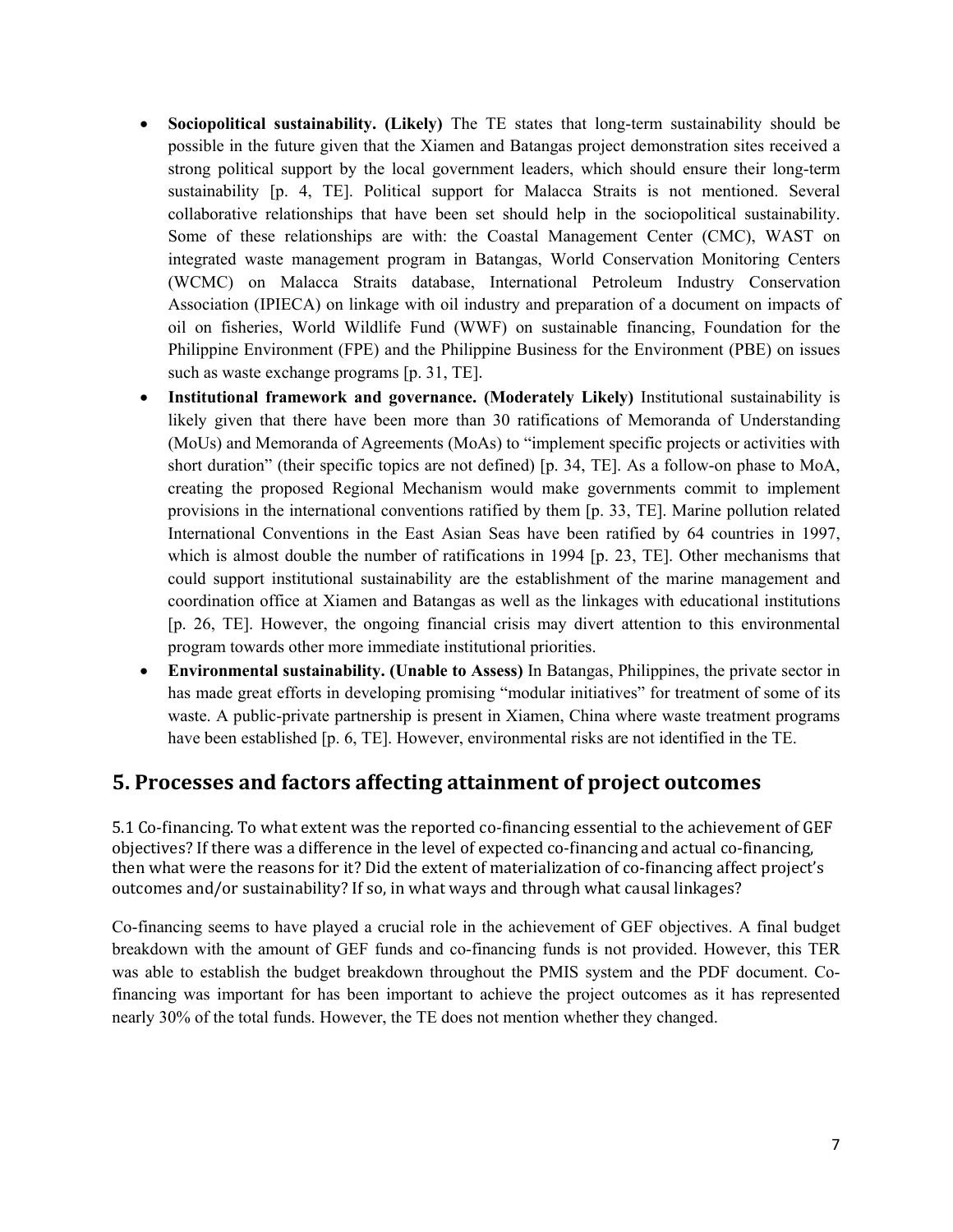5.2 Project extensions and/or delays. If there were delays in project implementation and completion, then what were the reasons for it? Did the delay affect the project's outcomes and/or sustainability? If so, in what ways and through what causal linkages?

Yes, the program had a six-month extension. It was scheduled to finish at the end of December, 1998 and then its deadline was extended to June 30, 1999, whose request was made during the Technical Session of the Fourth Program Steering Committee<sup>[2](#page-7-0)</sup> (PSC) Meeting in December of 1997. Extending the deadline allowed the project to: conduct of an international conference, conclude technical reports and disseminate the results from the program [p. 10, TE]. No information about the effect of delays on project sustainability is given.

5.3 Country ownership. Assess the extent to which country ownership has affected project outcomes and sustainability? Describe the ways in which it affected outcomes and sustainability, highlighting the causal links:

Country ownership positively affected the conduction of the projects in the demonstration sites of Xiamen and Batangas. No information on the quality of country ownership is given for the demonstration of the Malacca Straits. In Xiamen, an interagency management committee to coordinate marine uses has been set up. The municipal government formed its marine management and coordination office as the operational arm of interagency committee [p. 23, TE]. In Batangas, an Integrated Coastal Management Council composed by representatives of national government agencies, coastal municipalities, industries and NGOs was created to coordinate and provide guidance on coastal development policies and for implementing the strategic environmental plan. The Provincial Government Environment and Natural Resource Office (PG ENRO) functions as the secretariat and operating arm of the council [p. 23, TE]. As for the Malacca Straits, three governments were involved and were seen as the direct beneficiaries. These were Malaysia, Singapore and Indonesia. According to the TE, the three countries have cooperate in producing environmental information system for the Malacca Straits involving 33 scientific staff in three universities belonging to the littoral states [p. 32, TE]. However, the amount and quality of cooperation by these three countries is not documented.

### **6. Assessment of project's Monitoring and Evaluation system**

Ratings are assessed on a six point scale: Highly Satisfactory=no shortcomings in this M&E component; Satisfactory=minor shortcomings in this M&E component; Moderately Satisfactory=moderate shortcomings in this M&E component; Moderately Unsatisfactory=significant shortcomings in this M&E component; Unsatisfactory=major shortcomings in this M&E component; Highly Unsatisfactory=there were no project M&E systems.

Please justify ratings in the space below each box.

 $\overline{\phantom{a}}$ 

|  | 6.1 M&E Design at entry | <b>Rating: Moderately Satisfactory</b> |
|--|-------------------------|----------------------------------------|
|--|-------------------------|----------------------------------------|

The TE does not give a rating to this section. This TER rated M&E design as *moderately satisfactory*. Some of its strengths are the establishment of indicators and targets per immediate objective, and desired output. The M&E design is well organized, as every immediate objective contains activities, subactivities

<span id="page-7-0"></span><sup>&</sup>lt;sup>2</sup> The PSC was composed of participating country representatives, the UNDP and the IMO.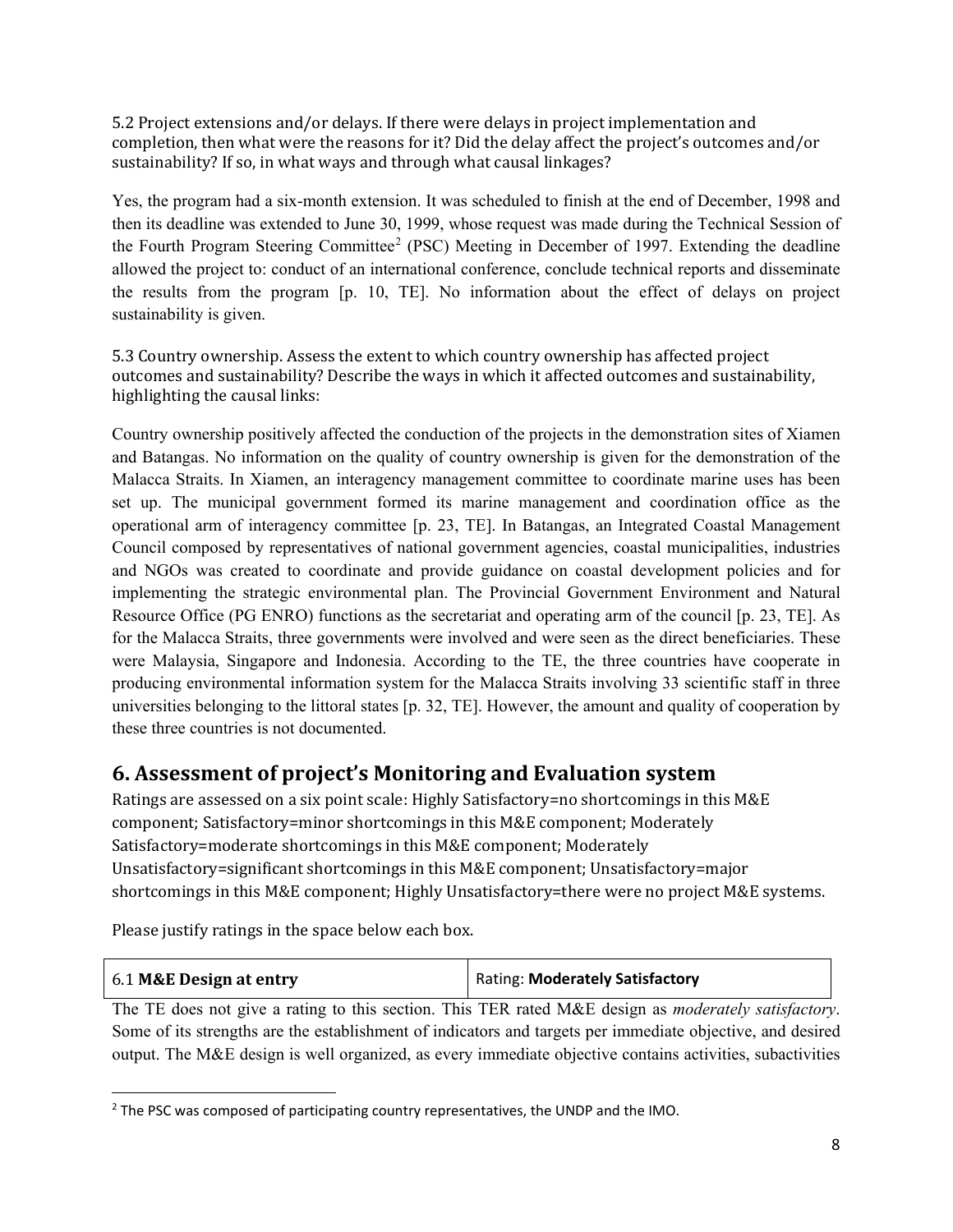as well as success criteria. The design provides a time table for the expected rate of completion (in months) for reviews, reports and evaluation, although it does not contain their specific date for attainment. Another strength is offering a table with budgetary allocations per objective, as well as for monitoring and evaluation [see p. 45, Annex IX: Work Plan and Output Budget, TE]. Using the GEF SMART acronym (*specific, measurable, achievable, realistic and timely*) as a guide for best practices, the indicators (or success criteria) in the TE's odd pages were *specific* and *achievable* but not always *specific, realistic* or *timely*. For example, Output 1.13 states that oil pollution preparedness and strategies for the Malacca Straits will be formulated. This output is missing specific indicators and does not specify how "effective" preparedness would be met.

| 6.2 M&E Implementation | Rating: Unable to Assess |
|------------------------|--------------------------|
|                        |                          |

The TE also does not give a rating to this section. This TER rated M&E implementation as *unable to assess* given that very little information on tracking the project's progress was provided*.* First, the project offered monitoring training. The TE mentions that training workshops and intercalibration exercises have been used to improve pollution monitoring quality, such as the  $2<sup>nd</sup>$  Technical Workshop of the Regional Network for Marine Pollution [p. 5, 15, TE]. Workshops / conferences on marine pollution monitoring were provided to participants from Cambodia, China, South Korea, Indonesia, Malaysia, the Philippines, North Korea, Singapore, Thailand and Vietnam [p. 25, TE]. Second, as part of the monitoring a Mid-Term Review took place but no PIRs were found in the PMIS system. No further information on the amount of participants at monitoring trainings was provided by the TE.

### **7. Assessment of project implementation and execution**

Quality of Implementation includes the quality of project design, as well as the quality of supervision and assistance provided by implementing agency(s) to execution agencies throughout project implementation. Quality of Execution covers the effectiveness of the executing agency(s) in performing its roles and responsibilities. In both instances, the focus is upon factors that are largely within the control of the respective implementing and executing agency(s). A six point rating scale is used (Highly Satisfactory to Highly Unsatisfactory), or Unable to Assess.

Please justify ratings in the space below each box.

| 7.1 Quality of Project Implementation | Rating: Unable to Assess |
|---------------------------------------|--------------------------|
|                                       |                          |

The TE does not rate the Quality of Project Implementation. The TER rates this section as *unable to assess* because the TE does not provide enough evidence on project implementation quality and has no information about UNDP's participation (the project implementer). Some of the lines with basic information that the TE provides are the following. It considers that the time for project implementation was reasonable given the amount of coordination required, considering the participation of different countries [p. 17, TE], making outcome attainment efficient. For the TE, the program was efficiently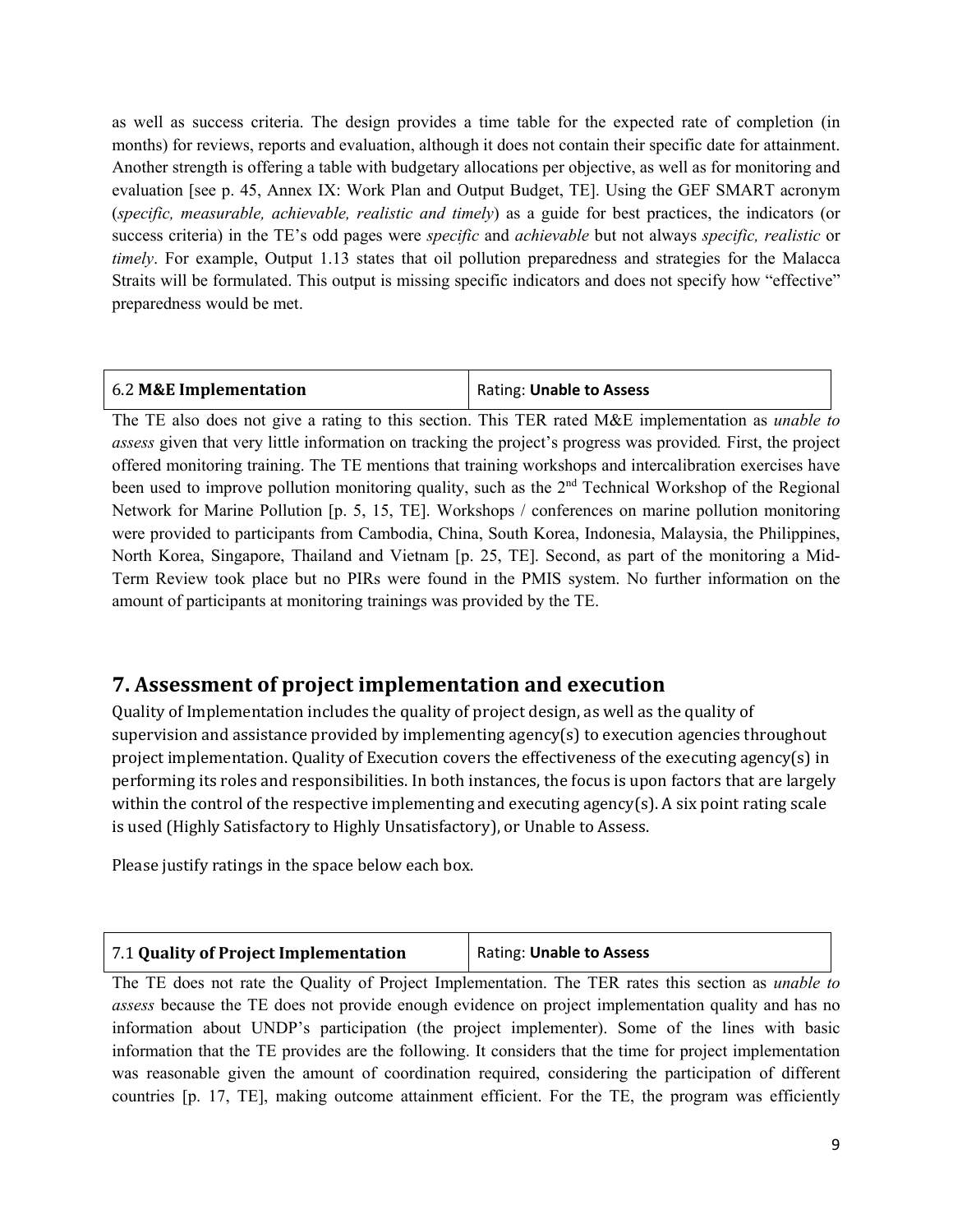implemented, had clear successes [p. 19, TE] and had built a strong foundation for the activities in the follow-on Phase based on the "working model, strategies, approaches, methodologies and lessons learned" [p. 34, TE]. However, no information about project supervision was provided.

| 7.2 Quality of Project Execution | Rating: Satisfactory |
|----------------------------------|----------------------|
|                                  |                      |

The TE does not rate the Quality of Project Execution. The TER rates this section as *satisfactory* because most of the outcomes appear to have been managed efficiently given that the program required coordinating numerous stakeholders at different sites. The International Maritime Organization (IMO) was the project's executing agency. At IMO, the Program Development Management Office (PMDO) was created in order to coordinate the program's activities. Accordingly, the PMDO has managed a large amount of projects, whose work is regarded as efficient and is attributed to the project leadership. The TE states that one of the key successes of the PMDO has been its operational flexibility responding to situational changes [p. 22, TE]. In addition to the IMO, the local governments of Xiamen, China and Batangas, Philippines are considered to have provided considerable support through taking ownership over project activities [p. 4, TE].

### **8. Assessment of Project Impacts**

*Note - In instances where information on any impact related topic is not provided in the terminal evaluations, the reviewer should indicate in the relevant sections below that this is indeed the case and identify the information gaps. When providing information on topics related to impact, please cite the page number of the terminal evaluation from where the information is sourced.* 

8.1 Environmental Change. Describe the changes in environmental stress and environmental status that occurred by the end of the project. Include both quantitative and qualitative changes documented, sources of information for these changes, and how project activities contributed to or hindered these changes. Also include how contextual factors have contributed to or hindered these changes.

As per the TE, the data that the evaluation collected shows that efforts in pollution control have been effective [p. 20, TE], but quantitative or qualitative evidence is not provided nor its amount of impact.

8.2 Socioeconomic change. Describe any changes in human well-being (income, education, health, community relationships, etc.) that occurred by the end of the project. Include both quantitative and qualitative changes documented, sources of information for these changes, and how project activities contributed to or hindered these changes. Also include how contextual factors have contributed to or hindered these changes.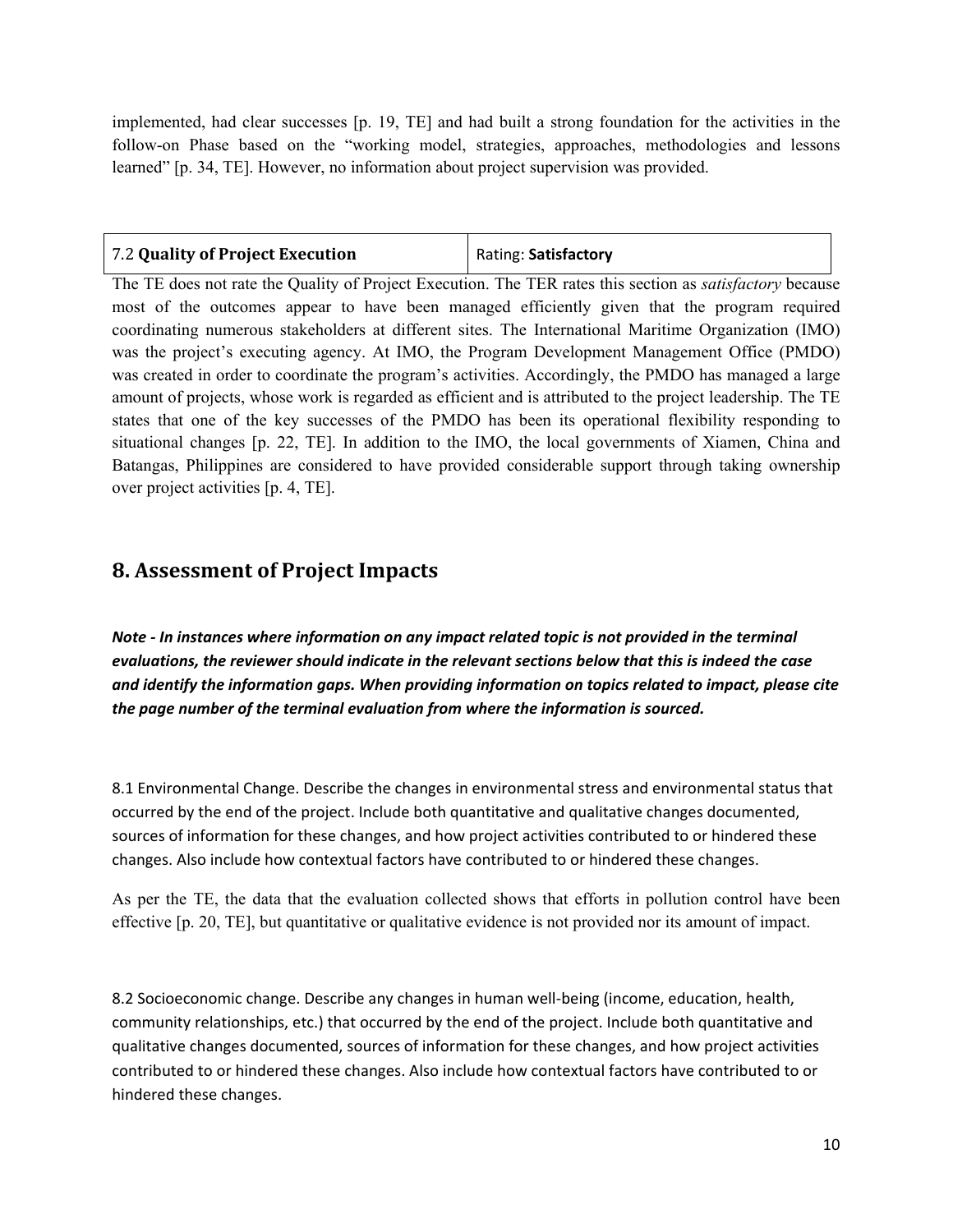Although no specific socioeconomic changes are reported, the TE states that there exists potential for socioeconomic impact. This could be through the manual of economic instruments that is being developed by governments in the demonstration sites and along with marine pollution programs, which could help increase the economic incentives for sustainability [p. 32, TE].

8.3 Capacity and governance changes. Describe notable changes in capacities and governance that can lead to large-scale action (both mass and legislative) bringing about positive environmental change. "Capacities" include awareness, knowledge, skills, infrastructure, and environmental monitoring systems, among others. "Governance" refers to decision-making processes, structures and systems, including access to and use of information, and thus would include laws, administrative bodies, trustbuilding and conflict resolution processes, information-sharing systems, etc. Indicate how project activities contributed to/ hindered these changes, as well as how contextual factors have influenced these changes.

#### a) Capacities

The capacities of local implementers were enhanced, making long-term change feasible. Capacity building activities in the form of internships, technical training, in-service training, staff exchanges and study tours were provided to national professionals who were involved in the implementation of over 90% of project activities. As a potential for replicability outside the region, training to participants outside the region was also offered through the support of donor agencies form Sweden and Canada. The TE states that a total of 1,000 participants were trained, assisted to workshops and conferences [p. 24-25, TE].

#### b) Governance

As a structure of control and management of water pollution, the establishment of the ICM (demonstration sites) approach at Xiamen and Batanga will contribute in making long-lasting changes in the regional system of environmental governance. The program has provided legal assistance to local country staff in the process of national legislation review, such as in preparing national guidelines on model legislation [p. 6, TE]. Progress has been made in the ratification of International Conventions on marine pollution in the East Asian Seas region given that they have increased to 64 ratifications in 1997. This has almost doubled the number in 1995 and is a result of awareness raising through workshops, a database set up, the organization of a regional legal network of practitioners and the development of technical capabilities to implement the conventions [p. 23, TE]. These ratifications will help to ensure that governments, in the future, continue making efforts in working towards implementing systems for pollution control.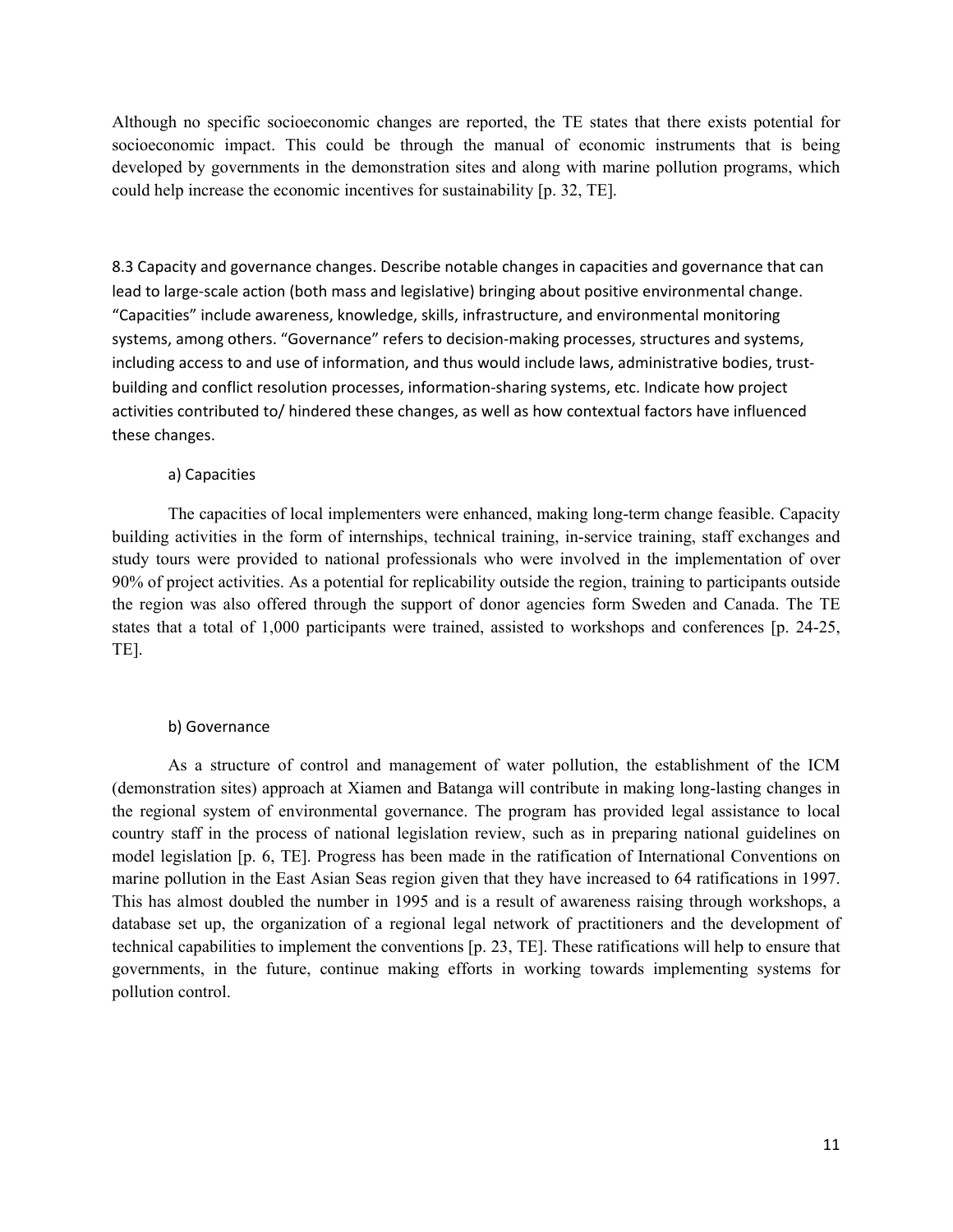8.4 Unintended impacts. Describe any impacts not targeted by the project, whether positive or negative, affecting either ecological or social aspects. Indicate the factors that contributed to these unintended impacts occurring.

No unintended impacts were addressed in the TE.

8.5 Adoption of GEF initiatives at scale. Identify any initiatives (e.g. technologies, approaches, financing instruments, implementing bodies, legal frameworks, information systems) that have been mainstreamed, replicated and/or scaled up by government and other stakeholders by project end. Include the extent to which this broader adoption has taken place, e.g. if plans and resources have been established but no actual adoption has taken place, or if market change and large-scale environmental benefits have begun to occur. Indicate how project activities and other contextual factors contributed to these taking place. If broader adoption has not taken place as expected, indicate which factors (both project-related and contextual) have hindered this from happening.

The integrated management structures in the demonstration sites or ICM concept is already being replicated in China at Hainan, Guangdong and Guanxi. The TE states that it will soon be replicated in the Philippines at Masinloc Bay, Luxon; Ormoc Bay, Visayas; and Macajalar Bay, Mindanao [p. 4, TE]. One possible mechanism for replication is the model legislation "Framework for national legislation for marine pollution," which is a useful for countries that desire to improve their legislative environmental management framework [p. 27-28, TE]. Potential for replication is also possible through having published ICM practices in 10 different languages. The TE recognizes that since each demonstration site has particular socio-economic, political, cultural and language aspects, there exists the need for future testing the ICM models beyond the region to provide adequate coverage [p. 34, TE].

### **9. Lessons and recommendations**

9.1 Briefly describe the key lessons, good practices, or approaches mentioned in the terminal evaluation report that could have application for other GEF projects.

No lessons learned were provided by the TE.

9.2 Briefly describe the recommendations given in the terminal evaluation.

The TE provides recommendations for targeted groups as it follows [p. 6-8, TE]:

#### *(a) To the participating governments*

We recommend that the participating countries adopt ICM approaches for marine pollution prevention and management and replicate the working models by establishing national and parallel sites and take advantage of the legal network and technical expertise in the project for ratification and implementation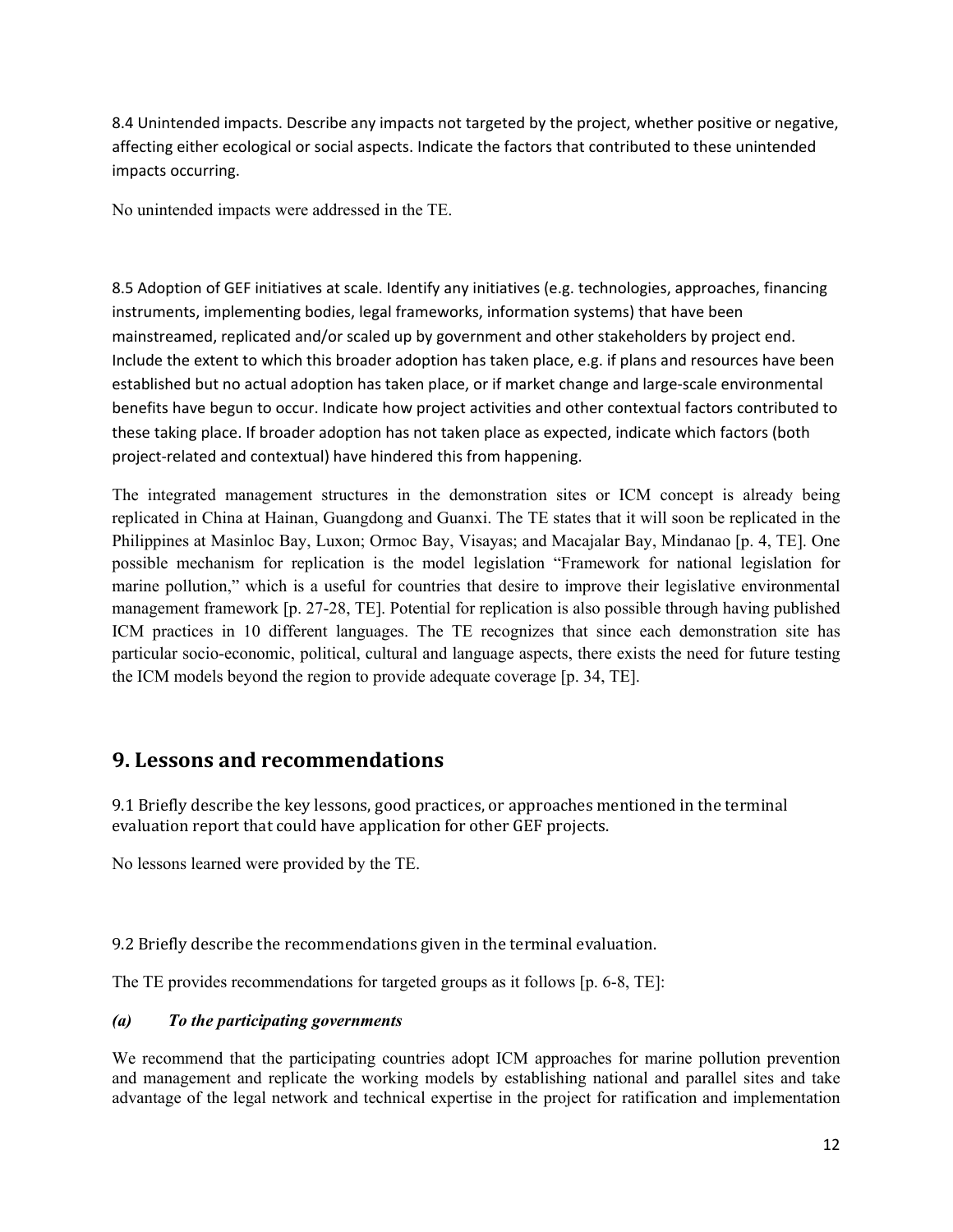of the marine-related international conventions. In addition, countries should actively participate in the activities of the regional networks developed or being developed by the project, especially the regional network on environmental monitoring and its related database development.

### *(b) To GEF and UNDP*

There is a clear need for the development of adequate national and regional capability for effective management of the coastal areas. We agree that this capability needs to build on the existing governmental and non-governmental organizations but in a new mode of intersectoral partnerships. This is the ICM approach, the foundation for which has been effectively laid by the present project.

GEF and UNDP are urged to approve and to provide financial support for the implementation of the follow on project "Building Partnerships for Environmental Protection and Management of the East Asian Seas" which has already been endorsed by the participating nations of the region.

#### *(c) To IMO*

(…) We recommend that the executing agency allow more operational flexibility to the PDMO especially in terms of increasing the maximal limits for contracts, subcontracts, other service contracts and purchase orders. In addition, we recommend that IMO provide timely administrative support to ensure smooth operation of the programme until its completion in June, 1999. Finally we suggest that IMO review the present personnel compensation scheme for both international and local hired staff to determine whether a competitive package is being offered to meet the needs of all staff.

#### *(d) To Host Government/Institution*

(…) In meetings with the Secretary of Department of Environment and Natural Resources, full support was promised for a follow on program. We recommend that the host government/institution confirm in writing its intention to continue this support at an expanded level in the follow on project. We note the planned three-fold expansion of project activities, staff and budget of the follow on project.

#### *(e) To PDMO*

(…) We wish to highlight:

- 1. The need to put in place a continued support program for demonstration sites moving from support to national operation. This support should include continued capacity building as well as access to back-up technical support such as conference/workshop attendance, consultant guidance, publications, etc;
- 2. As the programme moves from a focus on marine pollution to a wider series of critical issues impacting on coastal and marine development, a more broadly based approach will be needed and planning for this should start soon. This shift should include the development of a comprehensive staffing plan with emphasis on hiring certain staff with backgrounds in the social sciences;
- 3. We recommend a detailed review of the impacts (and problems) of the capacity building support (that has been provided), subject to the availability of funding. Suggested components could include tracer studies, trainee-trainor and awareness building components.